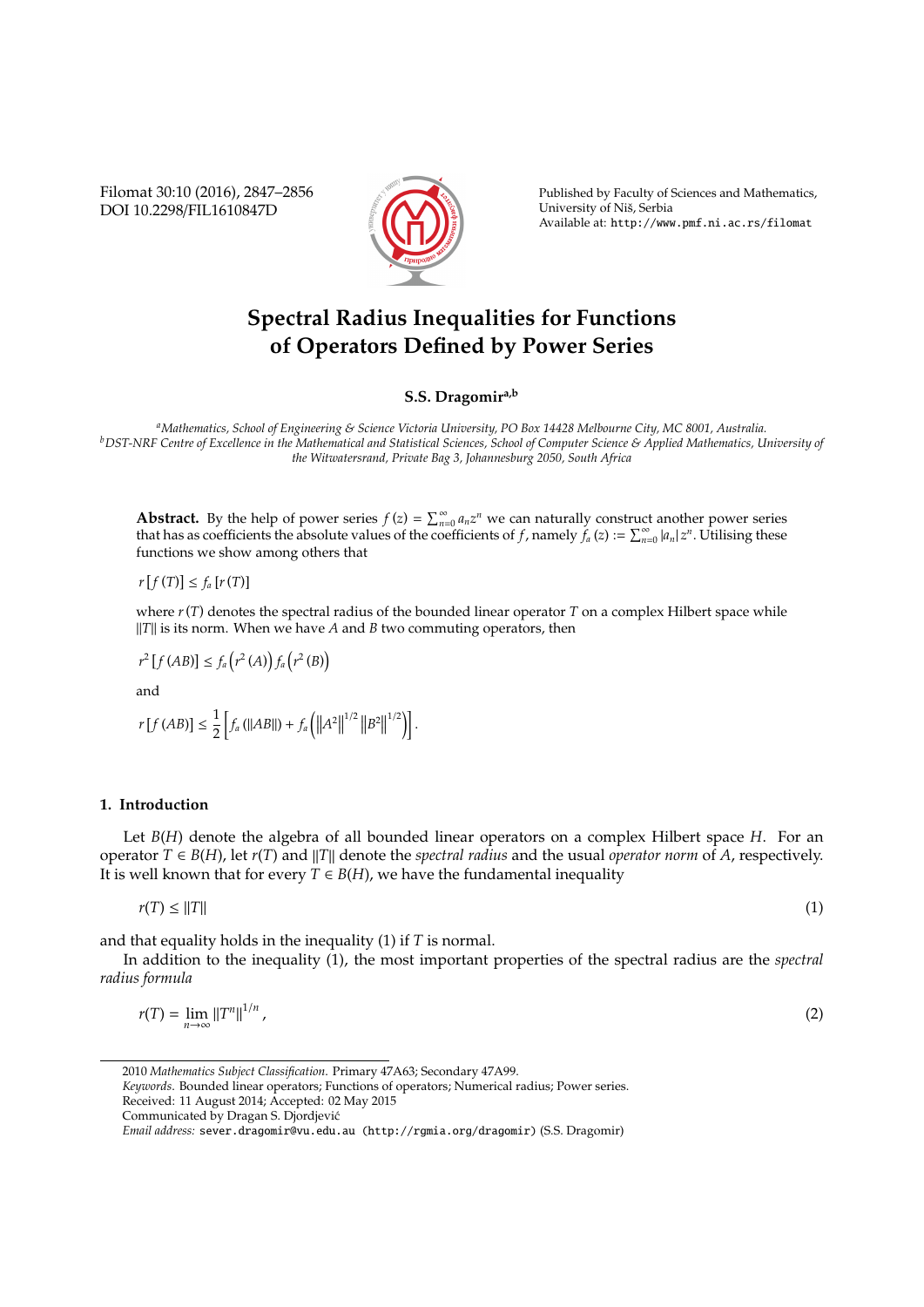a special case of the *spectral mapping theorem*, which asserts that

$$
r(T^m) = r^m(T) \tag{3}
$$

for every natural number *m*, and the *commutativity property*, which asserts that

$$
r(AB) = r(BA) \text{ for every } A, B \in B(H). \tag{4}
$$

It follows from the spectral radius formula (2) that if  $A, B \in B(H)$  are *commutative* then the following *subadditivity*

$$
r(A+B) \le r(A) + r(B) \tag{5}
$$

and *submultiplicativity*

$$
r(AB) \le r(A)r(B) \tag{6}
$$

properties hold.

For additional properties of the spectral radius, the reader is referred to the classical book [3] and the papers [5]-[14].

There are simple examples, see for instance [4], showing that the properties (5) and (6) are not true for non-commutative operators *A* and *B*.

In [4] the author has proved the following inequality

$$
r(AB \pm BA)
$$
  
\n
$$
\leq \frac{1}{2} (||AB|| + ||BA|| + \sqrt{(||AB|| - ||BA||)^2 + 4 ||A^2|| ||B^2||})
$$
\n(7)

for any  $A, B \in B(H)$ .

If *A* and *B* are commutative, then from (7) we get

$$
r(AB) \le \frac{1}{2} \left( ||AB|| + ||A^2||^{1/2} ||B^2||^{1/2} \right),\tag{8}
$$

which is of interest in itself and also has some nice applications for functions of operators as follows. In the same paper [4], the author also provided the inequality below

$$
r(AB \pm BA) \le ||AB|| + \min \left\{ ||A||^{1/2} ||AB^2||^{1/2}, ||A^2B||^{1/2} ||B||^{1/2} \right\}
$$
\n
$$
\le ||AB|| + \left\{ ||A||^{1/2} ||B||^{1/2} ||AB||^{1/2},
$$
\n
$$
\min \left\{ ||A|| ||B^2||^{1/2}, ||A^2||^{1/2} ||B|| \right\},
$$
\n(9)

which produces in the case of commutative *A* and *B* the string of inequalities that are also useful in what follows:

$$
r(AB) \le \frac{1}{2} \left[ ||AB|| + \min \left\{ ||A||^{1/2} ||AB^2||^{1/2}, ||A^2B||^{1/2} ||B||^{1/2} \right\} \right]
$$
  

$$
\le \frac{1}{2} ||AB|| + \frac{1}{2} \times \left\{ \frac{||A||^{1/2} ||B||^{1/2} ||AB||^{1/2}}{\min \left\{ ||A|| ||B^2||^{1/2}, ||A^2||^{1/2} ||B|| \right\}} \right].
$$
  
(10)

Motivated by the above results we establish in this paper some inequalities for the spectral radius of functions of operators defined by power series, which incorporate many fundamental functions of interest such as the exponential function, some trigonometric functions, the functions  $f(z) = (1 \pm z)^{-1}$ ,  $g(z) = \log(1 \pm z)^{-1}$  and others. Some examples of interest are also provided.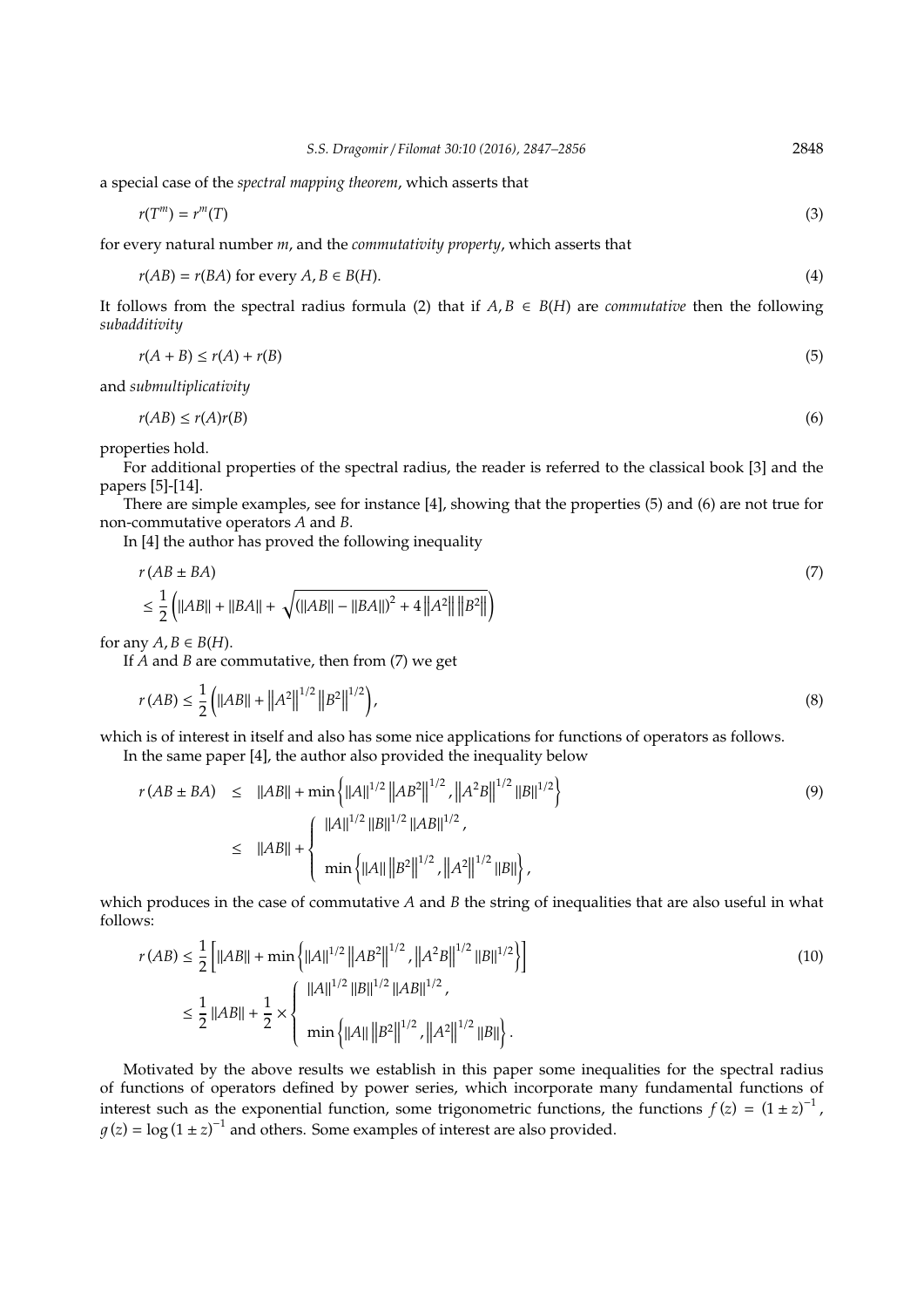#### **2. Inequalities for One Operator**

We start with the following lemmas.

**Lemma 2.1.** *Let Vj j*∈N *be a sequence of bounded linear operators such that VjV<sup>k</sup>* = *VkV<sup>j</sup> for any j*, *k* ∈ N*. The for*  $any m ∈ ℕ, m ≥ 1$  *we have* 

$$
r\left(\sum_{j=0}^{m}V_j\right)\leq \sum_{j=0}^{m}r\left(V_j\right).
$$
\n(11)

*Proof.* By induction over *m*.

If  $m = 1$ , the inequality follows by (5).

Assume that (11) is true for  $m > 1$ . Since the operators  $\sum_{j=0}^{m} V_j$  and  $V_{m+1}$  are commutative, then by (5) we also have

$$
r\left(\sum_{j=0}^{m+1} V_j\right) = r\left(\sum_{j=0}^{m} V_j + V_{m+1}\right) \le r\left(\sum_{j=0}^{m} V_j\right) + r\left(V_{m+1}\right)
$$
  

$$
\le \sum_{j=0}^{m} r\left(V_j\right) + r\left(V_{m+1}\right) = \sum_{j=0}^{m+1} r\left(V_j\right),
$$

where for the last inequality we used the induction hypothesis.

This proves the inequality (11) for any  $m \geq 1$ .  $\Box$ 

**Lemma 2.2.** *If V, S*  $\in$  *B*(*H*) *are commutative then the following continuity property holds* 

$$
|r(V) - r(S)| \le r(V - S). \tag{12}
$$

*Proof.* Since *V* − *S* and *S* are commutative, then by (5) we have

$$
r(V) = r(V - S + S) \le r(V - S) + r(S)
$$

giving that

$$
r(V) - r(S) \le r(V - S). \tag{13}
$$

From (2) we have that  $r(-T) = r(T)$  for any operator *T*. Since the operators *S* − *V* and *V* also commute, then

 $r(S) \leq r(S - V) + r(V)$ 

showing that

 $r(S) - r(V) \le r(S - V) = r(V - S)$ 

or, equivalently

$$
-r(V-S) \le r(V) - r(S). \tag{14}
$$

Utilising (13) and (14) we obtain (12).  $\Box$ 

**Lemma 2.3.** *Let Vj*  $E_{j ∈ N}$  ⊂ *B*(*H*) and  $V ∈ B(H)$ . If  $V_n → V$  in  $B(H)$  and  $V_jV = VV_j$  for any  $j ∈ N$ , then  $\lim_{n\to\infty} r(V_n) = r(V)$ .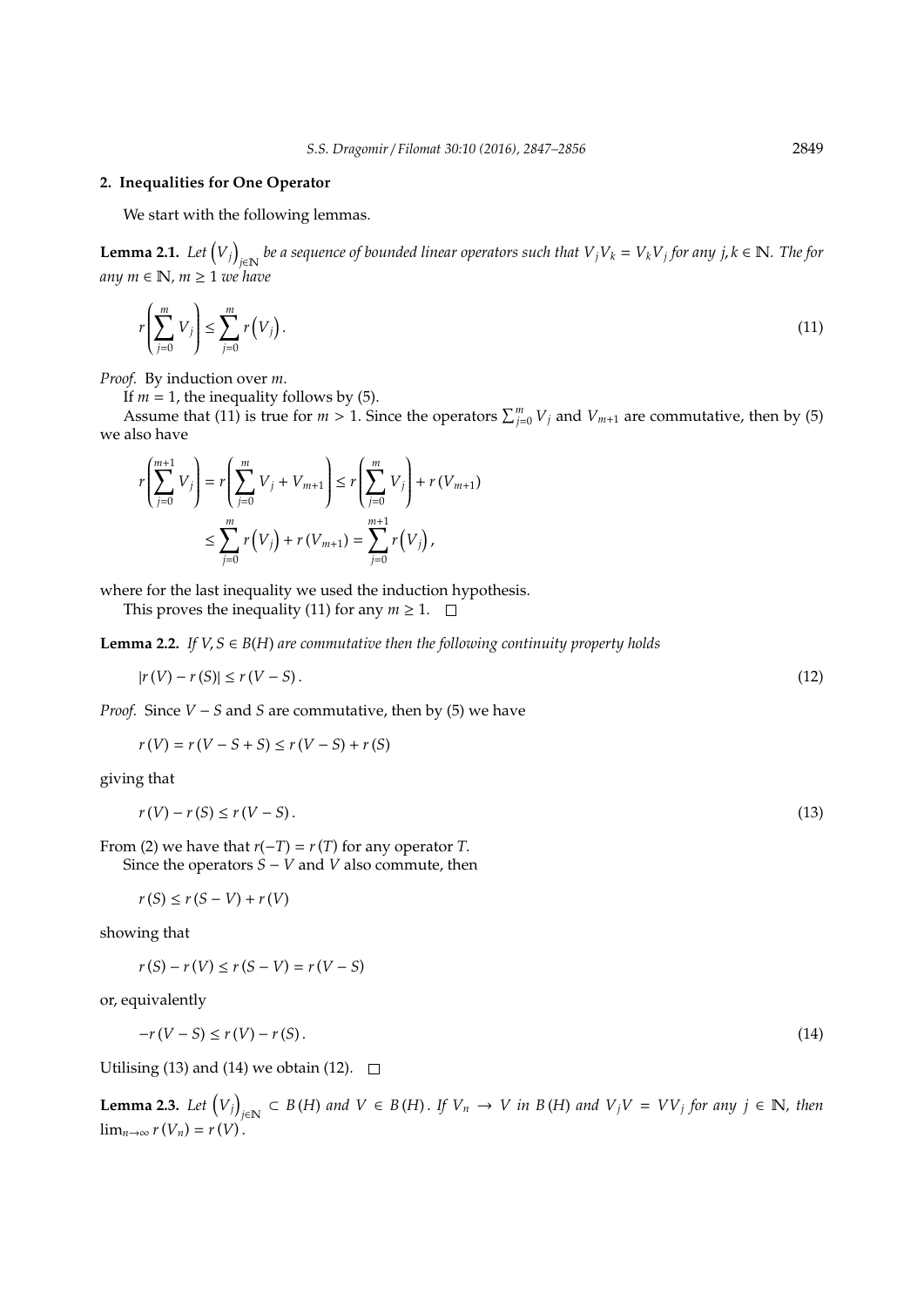*Proof.* Utilising (12) and (2) we have

$$
|r(V_n) - r(V)| \le r(V_n - V) \le ||V_n - V||
$$

for any  $n \in \mathbb{N}$  which produces the desired result.  $\square$ 

For power series  $f(z) = \sum_{n=0}^{\infty} a_n z^n$  with complex coefficients we can naturally construct another power series which have as coefficients the absolute values of the coefficient of the original series, namely,  $f_a(z) :=$  $\sum_{n=0}^{\infty} |a_n| z^n$ . It is obvious that this new power series have the same radius of convergence as the original series, and that if all coefficients  $a_n \geq 0$ , then  $f_a = f$ .

We can state and prove now our first result:

**Theorem 2.4.** Let  $f(z) = \sum_{n=0}^{\infty} a_n z^n$  be a power series with complex coefficients and convergent on the open disk *D* (0, *R*) ⊂ **C**, *R* > 0. *If T* ∈ *B* (*H*) *with*  $||T||$  < *R*, *then* 

$$
r[f(T)] \le f_a(r(T)). \tag{15}
$$

*Proof.* Let  $m \ge 1$  and define  $V_j := a_j T^j$  for  $j \in \{0, ..., m\}$ . We observe that  $V_j V_k = V_k V_j$  for any  $j, k \in \{0, ..., m\}$ and by Lemma 2.1 we then have

$$
r\left(\sum_{j=0}^{m} a_{j} T^{j}\right) \leq \sum_{j=0}^{m} r\left(a_{j} T^{j}\right) = \sum_{j=0}^{m} |a_{j}| r(T^{j})
$$
\n
$$
= \sum_{j=0}^{m} |a_{j}| r^{j} (T),
$$
\n(16)

where for the last equality we used the property (3).

Now, consider the sequence  $V_m := \sum_{j=0}^{m} a_j T^j$ . Since  $||T|| < R$  it follows that  $V_m \to f(T)$  in  $B(H)$ . Also, since  $f(T)$  commutes with each of the  $a_jT^j$  it follows that  $f(T)$  also commutes with  $V_m$  and by Lemma 2.3 we have that

$$
\lim_{m \to \infty} r \left( \sum_{j=0}^{m} a_j T^j \right) = r \left( \sum_{j=0}^{\infty} a_j T^j \right) = r \left[ f \left( T \right) \right].
$$

Therefore, by taking the limit over  $m \to \infty$  and taking into account the fact that  $\sum_{j=0}^{\infty} |a_j| r^j(T)$  is convergent since *r*(*T*) ≤  $||T||$  < *R*, we deduce the desired result (15).  $□$ 

**Corollary 2.5.** Let  $f(z) = \sum_{n=0}^{\infty} a_n z^n$  be a power series with nonnegative coefficients and convergent on the open disk *D* (0, *R*) ⊂ **C**, *R* > 0. *If T* ∈ *B* (*H*) *with*  $||T||$  < *R*, *then* 

$$
r[f(T)] \le f(r(T)).\tag{17}
$$

#### **3. Inequalities for Two Commuting Operators**

We can consider now the case of two operators.

**Theorem 3.1.** Let  $f(z) = \sum_{n=0}^{\infty} a_n z^n$  be a power series with complex coefficients and convergent on the open disk *D* (0, *R*) ⊂ **C**, *R* > 0. *If A*, *B* ∈ *B*(*H*) are commutative and for  $p > 1$ ,  $\frac{1}{p} + \frac{1}{q} = 1$ 

$$
||A||^p \, , ||B||^q < R,\tag{18}
$$

*then we have*

 $\sim$ 

$$
r[f(AB)] \le \min\{L_1, L_2\} \tag{19}
$$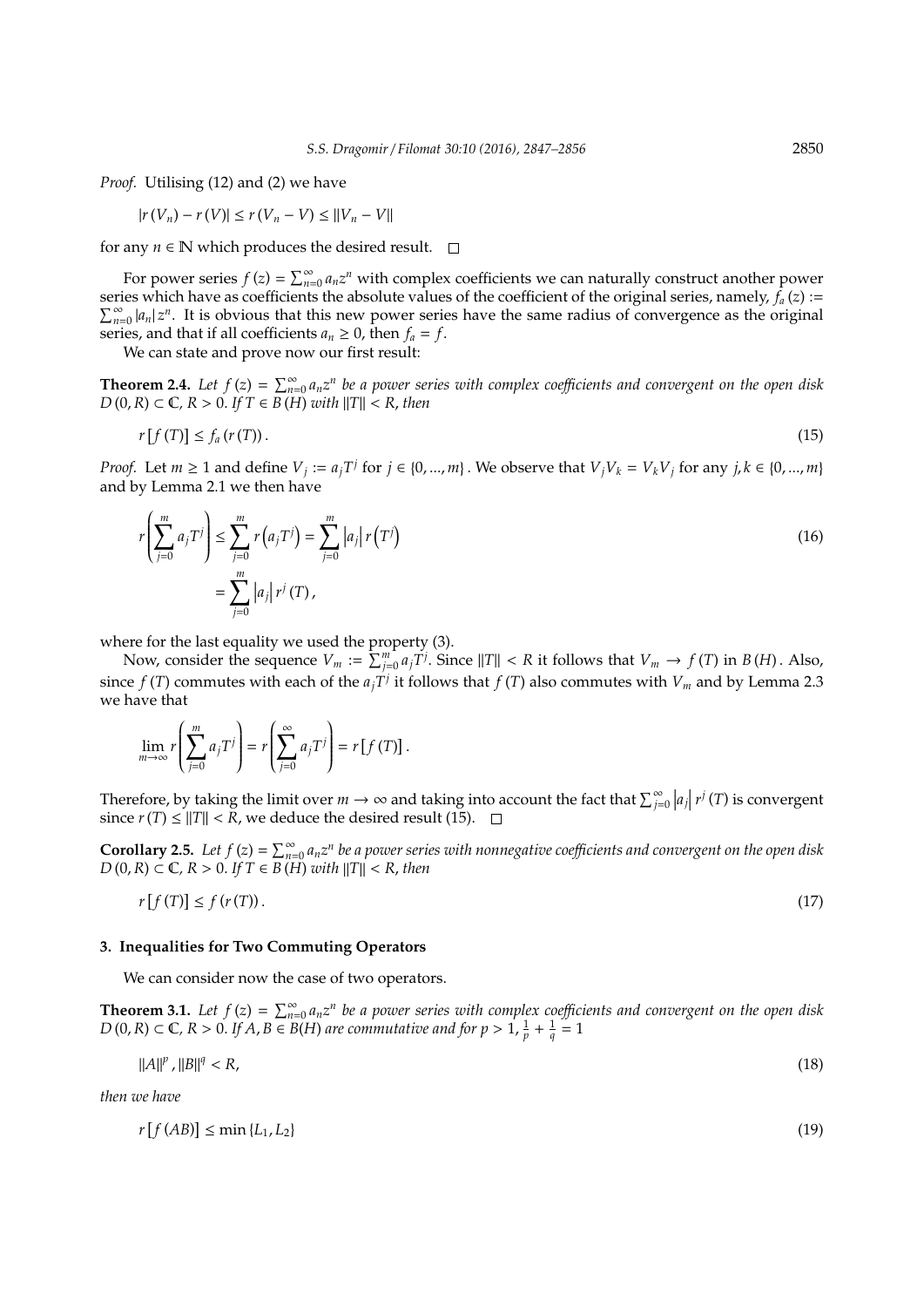*where*

$$
L_1 := f_a^{1/p} (r^p(A)) f_a^{1/q} (r^q(B))
$$

*and*

$$
L_2 := \frac{f_a (r^p(A)) f_a (r^q(B))}{f_a (r^{p-1}(A) r^{q-1}(B))}.
$$

In particular, if  $||A||^2$  ,  $||B||^2 < R$ , then

$$
r^{2}[f(AB)] \le f_{a}(r^{2}(A))f_{a}(r^{2}(B)). \tag{20}
$$

*Proof.* Let  $m \geq 1$  and write the inequality (16) for  $T = AB$  to get

$$
r\left(\sum_{j=0}^{m} a_j (AB)^j\right) \le \sum_{j=0}^{m} |a_j| r^j (AB).
$$
 (21)

Since *A* and *B* are commutative, then by (6) we also have

$$
\sum_{j=0}^{m} |a_j| r^j (AB) \le \sum_{j=0}^{m} |a_j| r^j (A) r^j (B)
$$
\n(22)

for any  $m \geq 1$ .

Now, by Hölder's weighted inequality we have

$$
\sum_{j=0}^{m} |a_j| r^j (A) r^j (B) \le \left( \sum_{j=0}^{m} |a_j| r^{jp} (A) \right)^{1/p} \left( \sum_{j=0}^{m} |a_j| r^{jq} (B) \right)^{1/q}
$$
(23)

for any  $m \geq 1$ .

Utilising (21)-(23) we have

$$
r\left(\sum_{j=0}^{m} a_j (AB)^j\right) \le \left(\sum_{j=0}^{m} |a_j| r^{jp} (A)\right)^{1/p} \left(\sum_{j=0}^{m} |a_j| r^{jq} (B)\right)^{1/q}
$$
(24)

for any  $m \geq 1$ .

From the condition (18) we observe that the series whose partial sums are involved in the inequality (24) are convergent and by letting  $m \to \infty$  in (24) we obtain the first inequality in (19).

Further, by utilizing the following Hölder's type inequality obtained by Dragomir and Sándor in 1990 [2] (see also [1, Corollary 2.34]):

$$
\sum_{k=0}^{n} m_{k} |x_{k}|^{p} \sum_{k=0}^{n} m_{k} |y_{k}|^{q} \geq \sum_{k=0}^{n} m_{k} |x_{k} y_{k}| \sum_{k=0}^{n} m_{k} |x_{k}|^{p-1} |y_{k}|^{q-1}, \qquad (25)
$$

that holds for nonnegative numbers  $m_k$  and complex numbers  $x_k$ ,  $y_k$  where  $k \in \{0, ..., n\}$ , we observe that the convergence of the series  $\sum_{k=0}^{\infty} m_k |x_k|^p$  and  $\sum_{k=0}^{\infty} m_k |y_k|$ <sup>q</sup> imply the convergence of the series  $\sum_{k=0}^{\infty} m_k |x_k|^{p-1} |y_k|^{q-1}$ .

 $\text{On applying the inequality (25) we also have}$ 

$$
\sum_{j=0}^{m} |a_j| r^j (A) r^j (B) \le \frac{\sum_{j=0}^{m} |a_j| r^{jp} (A) \sum_{j=0}^{m} |a_j| r^{jq} (B)}{\sum_{j=0}^{m} |a_j| r^{j(p-1)} (A) r^{j(q-1)} (B)}
$$
(26)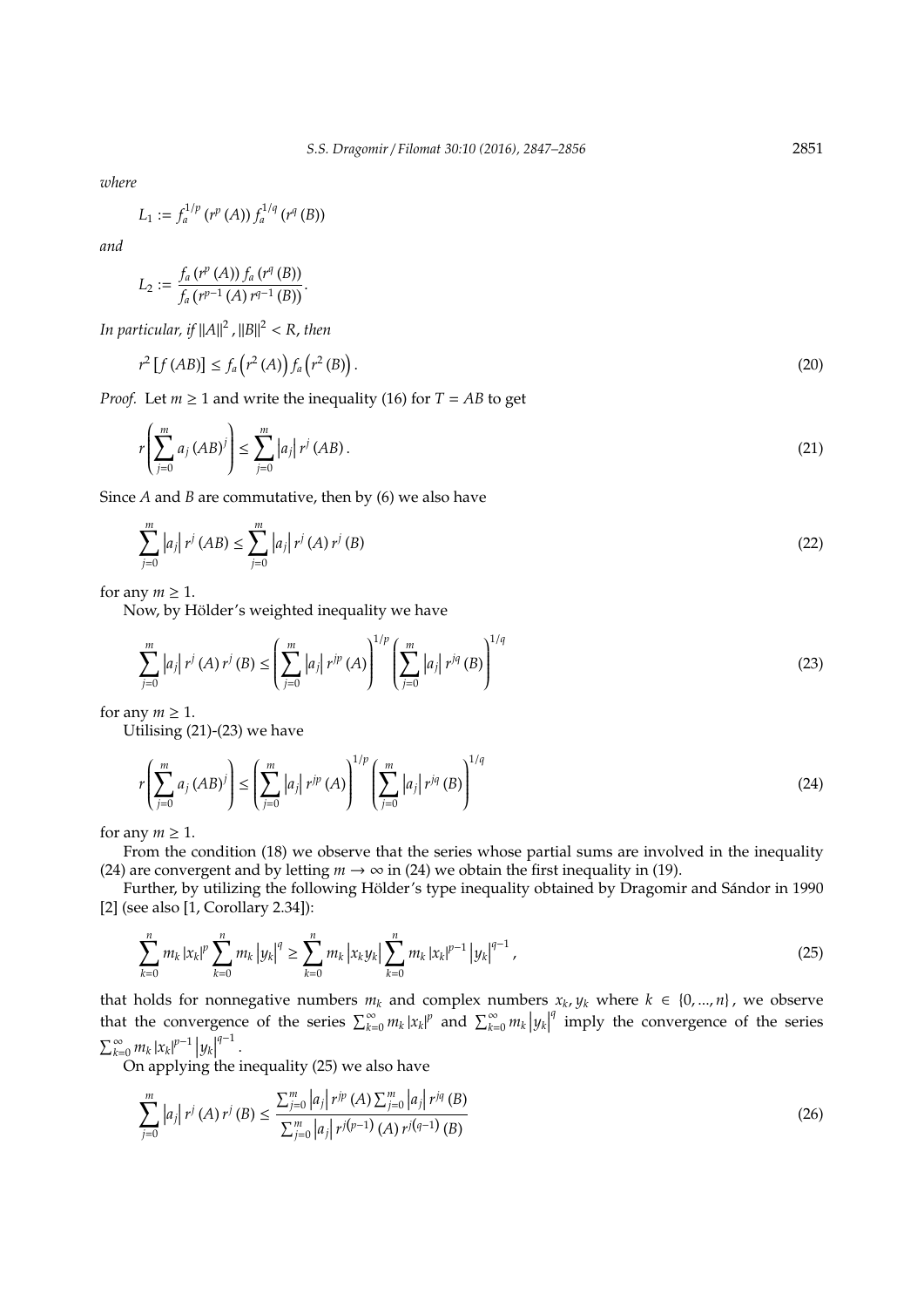for any  $m \geq 1$ .

Utilising  $(21)-(22)$  and  $(26)$  we get

$$
r\left(\sum_{j=0}^{m} a_j \left(AB\right)^j\right) \le \frac{\sum_{j=0}^{m} |a_j| \, r^{jp} \left(A\right) \sum_{j=0}^{m} |a_j| \, r^{jq} \left(B\right)}{\sum_{j=0}^{m} |a_j| \, r^{j(p-1)} \left(A\right) \, r^{j(q-1)} \left(B\right)}
$$
\n(27)

for any  $m \geq 1$ .

Since all the series whose partial sums are involved in the inequality (27) are convergent, then by letting *m* → ∞ in (27) we obtain the second part of (19).  $\Box$ 

**Remark 3.2.** If the power series  $f(z) = \sum_{n=0}^{\infty} a_n z^n$  has nonnegative coefficients, then  $f_a$  in the inequalities (19) and *(20) may be replaced with f*.

From a different perspective, we also have

**Theorem 3.3.** Let  $f(z) = \sum_{n=0}^{\infty} a_n z^n$  be a power series with complex coefficients and convergent on the open disk  $D(0,R) \subset \mathbb{C}$ ,  $R > 0$ . If  $A, B \in B(H)$  are commutative and  $||A||^2$ ,  $||B||^2 < R$ , then

$$
r[f(AB)] \leq \frac{1}{2} \left[ f_a \left( ||AB|| \right) + f_a \left( ||A^2||^{1/2} ||B^2||^{1/2} \right) \right]
$$
  

$$
\leq \frac{1}{2} \left[ f_a \left( ||AB|| \right) + f_a^{1/2} \left( ||A^2|| \right) f_a^{1/2} \left( ||B^2|| \right) \right]
$$
  
(28)

*and*

$$
r[f(AB)]
$$
  
\n
$$
\leq \frac{1}{2} f_a (||AB||) + \frac{1}{2} \min \left\{ f_a \left( ||A||^{1/2} ||AB^2||^{1/2} \right), f_a \left( ||A^2B||^{1/2} ||B||^{1/2} \right) \right\}
$$
  
\n
$$
\leq \frac{1}{2} f_a (||AB||) + \frac{1}{2} \min \left\{ f_a^{1/2} (||A||) f_a^{1/2} \left( ||AB^2|| \right), f_a^{1/2} \left( ||A^2B|| \right) f_a^{1/2} (||B||) \right\}
$$
\n
$$
(29)
$$

*provided also that*  $||A||$  ,  $||B|| < R$ .

*Proof.* Since *A* and *B* commute, then  $A^j$  and  $B^j$  commute for each  $j \in \mathbb{N}$  and by the inequality (8) and the properties of norms we have

$$
r((AB)^j) = r(A^jB^j) \le \frac{1}{2} \left( ||A^jB^j|| + ||A^{2j}||^{1/2} ||B^{2j}||^{1/2} \right)
$$
  
 
$$
\le \frac{1}{2} \left( ||AB||^j + ||A^2||^{j/2} ||B^2||^{j/2} \right)
$$
 (30)

for each  $j \in \mathbb{N}$ .

If we multiply (30) by  $|a_j|$ , sum over *j* from 0 to  $m \ge 1$  and use the weighted Cauchy-Bunyakovsky-Schwarz inequality, we have

$$
\sum_{j=0}^{m} |a_j| r ( (AB)^j)
$$
\n
$$
\leq \frac{1}{2} \left( \sum_{j=0}^{m} |a_j| ||AB||^j + \sum_{j=0}^{m} |a_j| ||A^2||^{j/2} ||B^2||^{j/2} \right)
$$
\n
$$
\leq \frac{1}{2} \left( \sum_{j=0}^{m} |a_j| ||AB||^j + \left( \sum_{j=0}^{m} |a_j| ||A^2||^j \right)^{1/2} \left( \sum_{j=0}^{m} |a_j| ||B^2||^j \right)^{1/2} \right)
$$
\n(31)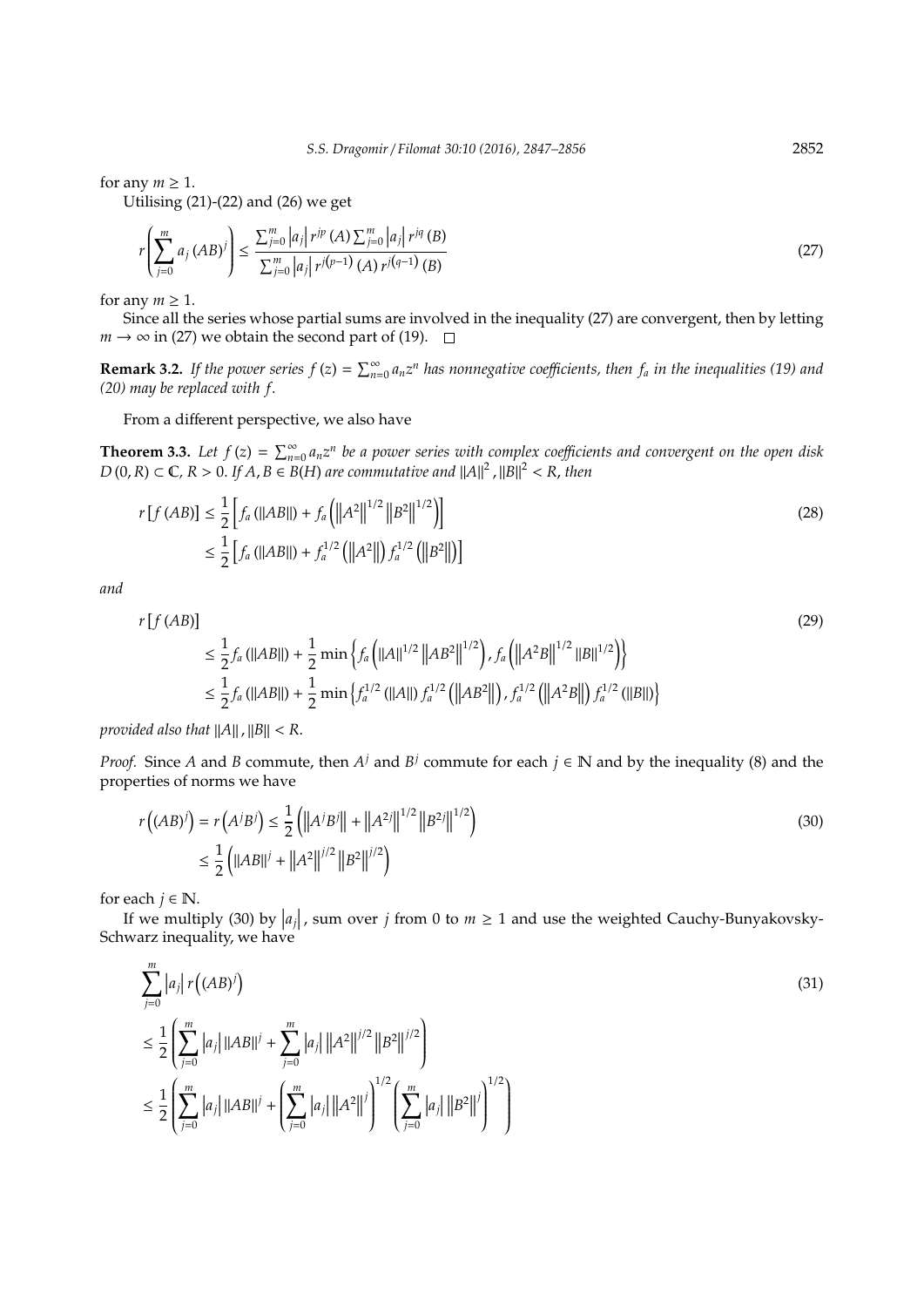for any  $m \geq 1$ .

Now, utilising (21) we can state the following string of inequalities

$$
r\left(\sum_{j=0}^{m} a_j (AB)^j\right)
$$
  
\n
$$
\leq \frac{1}{2} \left(\sum_{j=0}^{m} |a_j| ||AB||^j + \sum_{j=0}^{m} |a_j| ||A^2||^{j/2} ||B^2||^{j/2}\right)
$$
  
\n
$$
\leq \frac{1}{2} \left(\sum_{j=0}^{m} |a_j| ||AB||^j + \left(\sum_{j=0}^{m} |a_j| ||A^2||^j\right)^{1/2} \left(\sum_{j=0}^{m} |a_j| ||B^2||^j\right)^{1/2}\right)
$$
\n(32)

for any  $m \geq 1$ .

Since all the series whose partial sums are involved in the inequality (32) are convergent, then by letting  $m \rightarrow \infty$  in (32) we obtain the desired inequality (28).

Now, on making use of the first inequality in (10) we have

$$
r(A^{j}B^{j})
$$
  
\n
$$
\leq \frac{1}{2} \left[ ||A^{j}B^{j}|| + \min \left\{ ||A^{j}||^{1/2} ||A^{j}B^{2j}||^{1/2}, ||A^{2j}B^{j}||^{1/2} ||B^{j}||^{1/2} \right\} \right]
$$
  
\n
$$
\leq \frac{1}{2} \left[ ||AB||^{j} + \min \left\{ ||A||^{j/2} ||AB^{2}||^{j/2}, ||A^{2}B||^{j/2} ||B||^{j/2} \right\} \right]
$$
\n(33)

for any  $j \in \mathbb{N}$ .

Utilising the elementary inequality for nonnegative numbers  $p_j$ ,  $c_j$ ,  $d_j$  with  $j \in \{0, ..., m\}$ ,  $m \ge 1$ 

$$
\sum_{j=0}^m p_j \min\left\{c_j, d_j\right\} \leq \min\left\{\sum_{j=0}^m p_j c_j, \sum_{j=0}^m p_j d_j\right\},\,
$$

we obtain from (32) by multiplying with  $|a_j|$  and summing over  $j \in \{0, ..., m\}$  that

$$
\sum_{j=0}^{m} |a_j| r((AB)^j) \le \frac{1}{2} \sum_{j=0}^{m} |a_j| \|AB\|^j + \frac{1}{2} \min \left\{ \sum_{j=0}^{m} |a_j| \|A\|^{j/2} \|AB^2\|^{j/2} \sum_{j=0}^{m} |a_j| \|A^2B\|^{j/2} \|B\|^{j/2} \right\}
$$
(34)

for any  $m \geq 1$ .

Following a similar argument to the one outlined above we get the first inequality in (29).

The second inequality follows by the Cauchy-Bunyakovsky-Schwarz inequality and the details are omitted.  $\square$ 

**Remark 3.4.** If  $f(z) = \sum_{n=0}^{\infty} a_n z^n$  is a power series with nonnegative coefficients then  $f_a$  from the inequalities (28) *and (29) may be replaced with f*.

Finally, on making use of the inequality

$$
r(AB) \le \frac{1}{2} ||AB|| + \frac{1}{2} \times \left\{ \frac{||A||^{1/2} ||B||^{1/2} ||AB||^{1/2}}{\min \{ ||A|| ||B^2||^{1/2}, ||A^2||^{1/2} ||B|| \}} \right\}
$$
(35)

we can also state the result: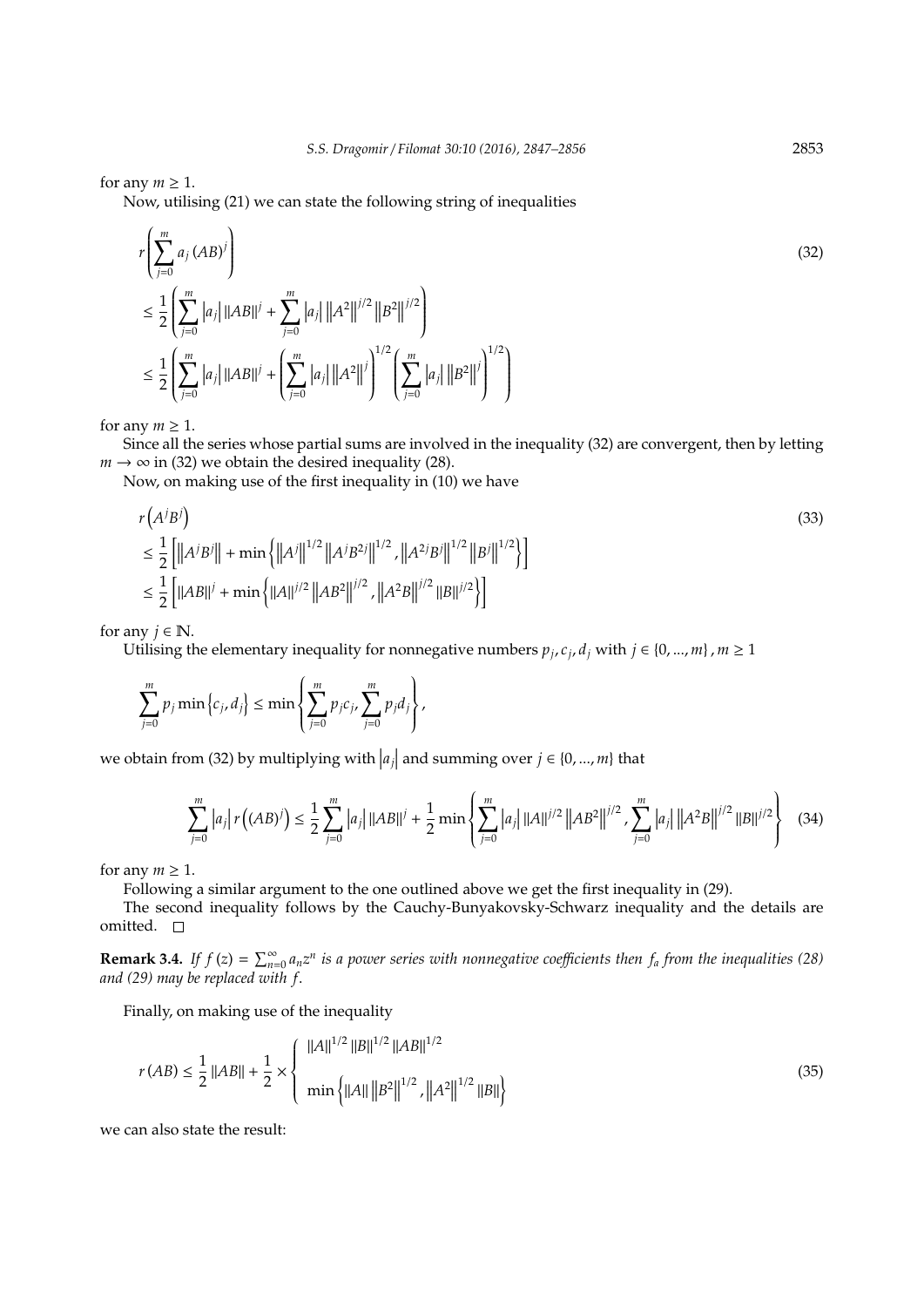**Proposition 3.5.** Let  $f(z) = \sum_{n=0}^{\infty} a_n z^n$  be a power series with complex coefficients and convergent on the open disk  $D(0,R) \subset \mathbb{C}$ ,  $R > 0$ . If  $A, B \in B(H)$  are commutative and  $||A||^2$ ,  $||B||^2 < R$ , then

$$
r[f(AB)]
$$
\n
$$
\leq \frac{1}{2} f_a (||AB||)
$$
\n
$$
+ \frac{1}{2} \times \begin{cases} f_a (||A||^{1/2} ||B||^{1/2} ||AB||^{1/2}) \\ \min \{ f_a (||A|| ||B^2||^{1/2}) , f_a (||A^2||^{1/2} ||B||) \} \end{cases}
$$
\n
$$
\leq \frac{1}{2} f_a (||AB||)
$$
\n
$$
+ \frac{1}{2} \times \begin{cases} f_a^{1/2} (||A|| ||B||) f_a^{1/2} (||AB||) \\ \min \{ f_a^{1/2} (||A||^2) f_a^{1/2} (||B^2||) , f_a^{1/2} (||A^2||) f_a^{1/2} (||B||^2) \} . \end{cases}
$$
\n(36)

## **4. Some Examples**

As some natural examples that are useful for applications, we can point out that, if

$$
f(z) = \sum_{n=1}^{\infty} \frac{(-1)^n}{n} z^n = \ln \frac{1}{1+z}, \ z \in D(0,1);
$$
  
\n
$$
g(z) = \sum_{n=0}^{\infty} \frac{(-1)^n}{(2n)!} z^{2n} = \cos z, \ z \in \mathbb{C};
$$
  
\n
$$
h(z) = \sum_{n=0}^{\infty} \frac{(-1)^n}{(2n+1)!} z^{2n+1} = \sin z, \ z \in \mathbb{C};
$$
  
\n
$$
l(z) = \sum_{n=0}^{\infty} (-1)^n z^n = \frac{1}{1+z}, \ z \in D(0,1);
$$
  
\n(37)

then the corresponding functions constructed by the use of the absolute values of the coefficients are

$$
f_a(z) = \sum_{n=1}^{\infty} \frac{1}{n} z^n = \ln \frac{1}{1-z}, \ z \in D(0,1);
$$
  
\n
$$
g_a(z) = \sum_{n=0}^{\infty} \frac{1}{(2n)!} z^{2n} = \cosh z, \ z \in \mathbb{C};
$$
  
\n
$$
h_A(z) = \sum_{n=0}^{\infty} \frac{1}{(2n+1)!} z^{2n+1} = \sinh z, \ z \in \mathbb{C};
$$
  
\n
$$
l_A(z) = \sum_{n=0}^{\infty} z^n = \frac{1}{1-z}, \ z \in D(0,1).
$$
  
\n(38)

Other important examples of functions as power series representations with nonnegative coefficients are: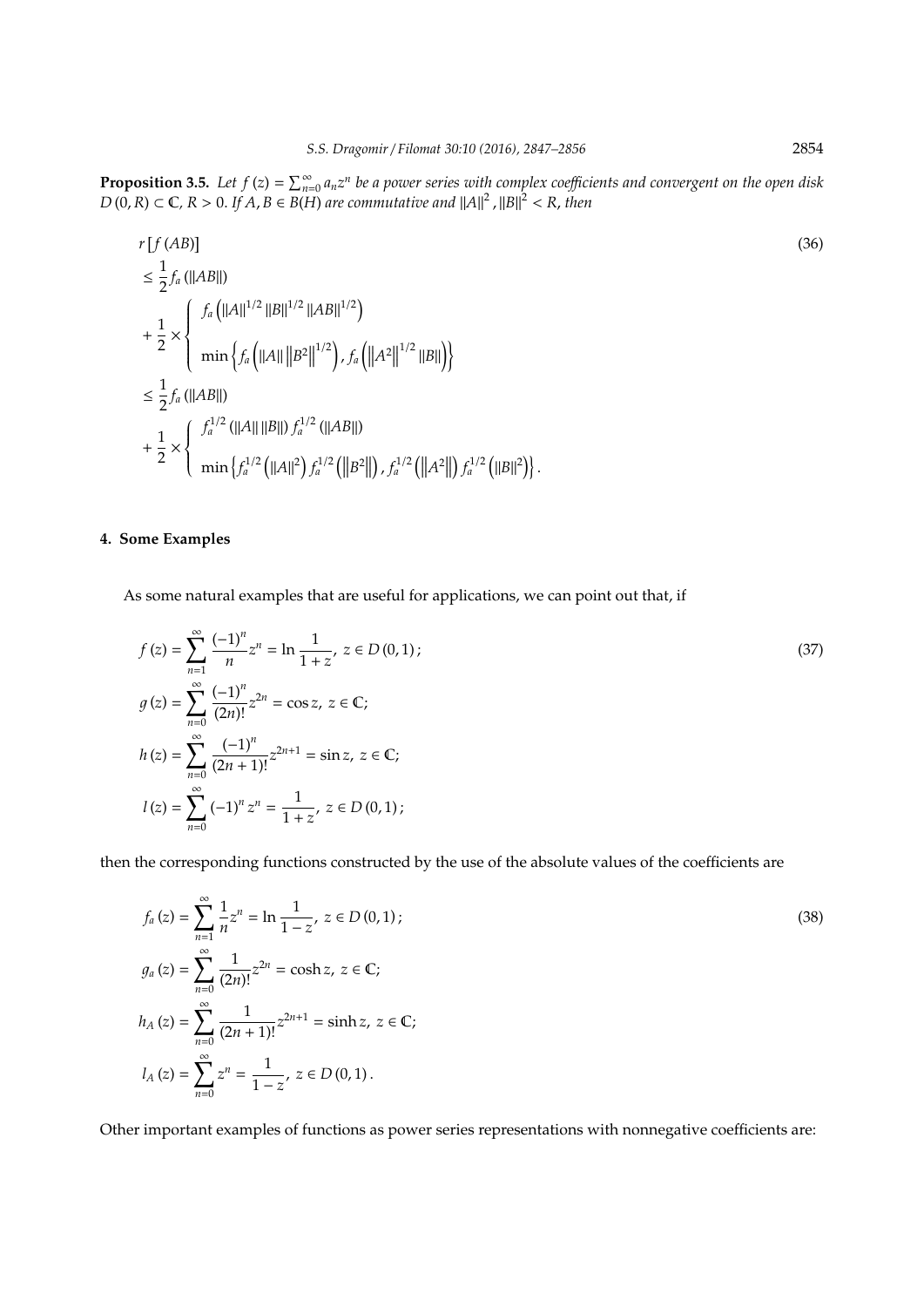$$
\exp(z) = \sum_{n=0}^{\infty} \frac{1}{n!} z^n \qquad z \in \mathbb{C},
$$
\n
$$
\frac{1}{2} \ln \left( \frac{1+z}{1-z} \right) = \sum_{n=1}^{\infty} \frac{1}{2n-1} z^{2n-1}, \qquad z \in D(0,1);
$$
\n
$$
\sin^{-1}(z) = \sum_{n=0}^{\infty} \frac{\Gamma(n+\frac{1}{2})}{\sqrt{\pi}(2n+1)n!} z^{2n+1}, \qquad z \in D(0,1);
$$
\n
$$
\tanh^{-1}(z) = \sum_{n=1}^{\infty} \frac{1}{2n-1} z^{2n-1}, \qquad z \in D(0,1)
$$
\n
$$
{}_2F_1(\alpha, \beta, \gamma, z) = \sum_{n=0}^{\infty} \frac{\Gamma(n+\alpha)\Gamma(n+\beta)\Gamma(\gamma)}{n!\Gamma(\alpha)\Gamma(\beta)\Gamma(n+\gamma)} z^n, \alpha, \beta, \gamma > 0,
$$
\n
$$
z \in D(0,1);
$$
\n(39)

where Γ is *Gamma function*.

If  $T \in B(H)$  with  $||T|| < 1$ , then by (15) we have the inequalities

$$
r[(I \pm T)^{-1}] \le [1 - r(T)]^{-1},
$$
  

$$
r[\ln(I \pm T)^{-1}] \le \ln[1 - r(T)]^{-1},
$$
  

$$
r[\sin^{-1}(T)] \le \sin^{-1}[r(T)]
$$

and

$$
r[zF_1(\alpha,\beta,\gamma,T)] \leq_2 F_1(\alpha,\beta,\gamma,r(T)).
$$

If  $T \in B(H)$ , then by the same inequality we have

 $r \left[ exp(T) \right] \leq exp[r(T)]$ ,

 $r[\sin(T)]$ ,  $r[\sinh(T)] \leq \sinh(r(T))$ 

and

 $r[\cos(T)]$ ,  $r[\cosh(T)] \leq \cosh(r(T))$ .

If  $A, B \in B(H)$  are commutative and  $||A||$ ,  $||B|| < 1$ , then by the inequality (19) we have

$$
r\left[\left(I\pm AB\right)^{-1}\right]\leq\left\{\begin{array}{l} \left(1-r^{p}\left(A\right)\right)^{-1/p}\left(1-r^{q}\left(B\right)\right)^{-1/q}, \\ \\ \frac{\left(1-r^{p}\left(A\right)\right)^{-1}\left(1-r^{q}\left(B\right)\right)^{-1}}{\left(1-r^{p-1}\left(A\right)r^{q-1}\left(B\right)\right)^{-1}}, \end{array}\right.
$$